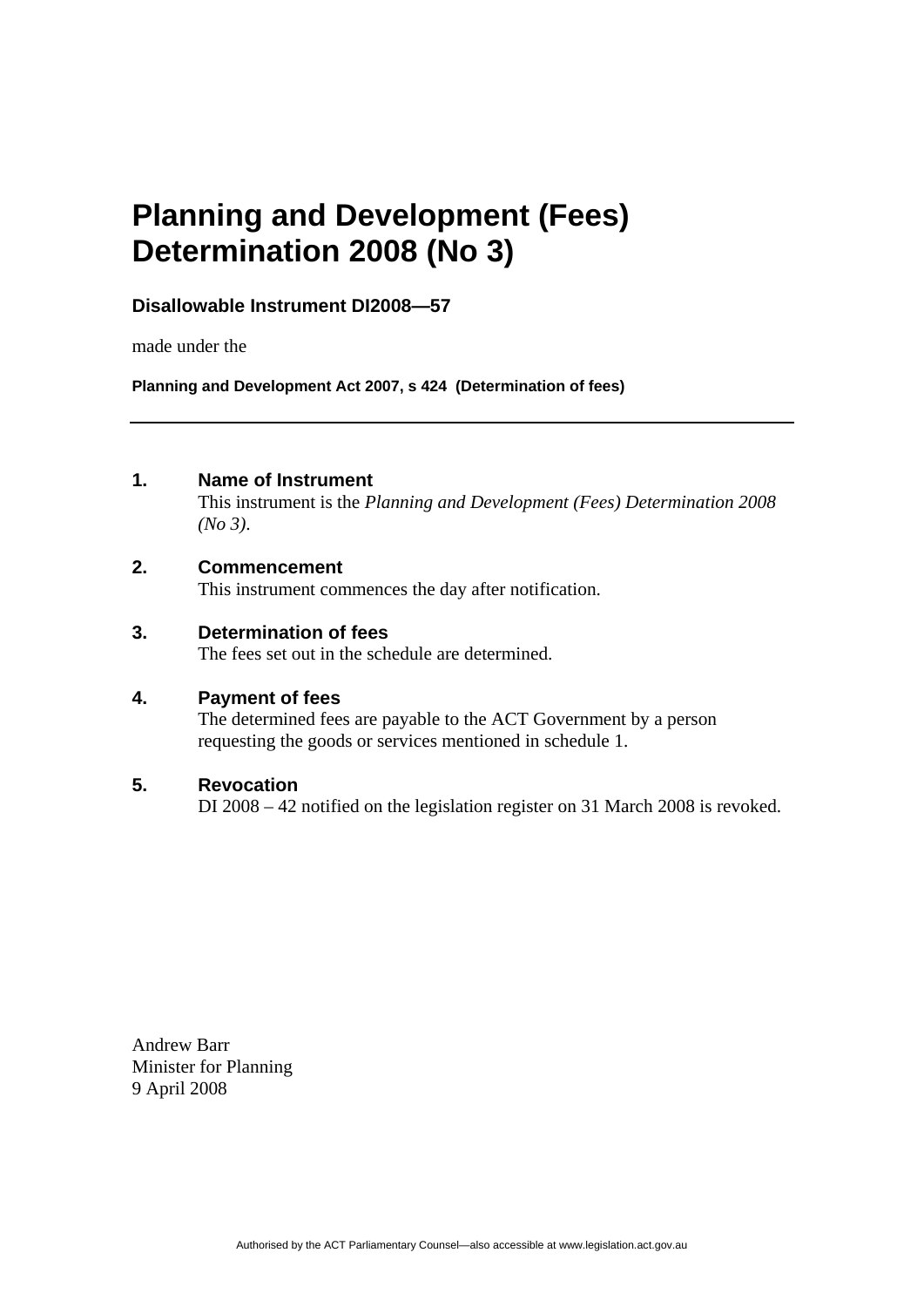# *THIS IS PAGE* 1 *OF THE SCHEDULE TO THE DETERMINATION MADE BY THE MINISTER UNDER PLANNING AND DEVELOPMENT ACT 2007.*

| <b>Relevant</b><br><b>Section for</b><br>which a fee<br>is payable | <b>Description of Matter for which fee is payable</b>                                             | <b>Fee Payable</b><br>(GST exempt)<br>\$                              |
|--------------------------------------------------------------------|---------------------------------------------------------------------------------------------------|-----------------------------------------------------------------------|
| (1)                                                                | (2)                                                                                               | 2007-08<br>(3)                                                        |
| Section 123                                                        | Application for development lodged under the<br>provisions of the Impact track                    |                                                                       |
|                                                                    | (a) Matters specified in Schedule 4, Part 4.2                                                     | 26,600                                                                |
|                                                                    | (b) Matters specified in Schedule 4, Part 4.3                                                     |                                                                       |
|                                                                    | Column 1, Items 1 to 6<br>(i)                                                                     | 10,000                                                                |
|                                                                    | Column 1, Items 7 to 11<br>(ii)                                                                   | 2,000                                                                 |
| Section 137                                                        | Applications for development approval in relation to<br>use for otherwise prohibited development: |                                                                       |
|                                                                    | (a) The base amount specified opposite in Column (3)                                              | 2,000                                                                 |
|                                                                    | Plus                                                                                              |                                                                       |
|                                                                    | (b) An amount determined in accordance with the cost<br>of works based on the following scale:    |                                                                       |
|                                                                    | Cost of work is $$0 - $1,500$                                                                     | 84.50                                                                 |
|                                                                    | Cost of work is $$1,501$ to $$5,000$                                                              | 137.00<br>(plus 0.190% of<br>the amount in<br>excess of $1,500$       |
|                                                                    | Cost of work is \$5,001 to \$20,000                                                               | 148.50<br>(plus 0.196% of<br>the amount in<br>excess of $5,000$       |
|                                                                    | Cost of work is \$20,001 to \$100,000                                                             | 197.40<br>(plus $0.196\%$ of<br>the amount in<br>excess of<br>20,000) |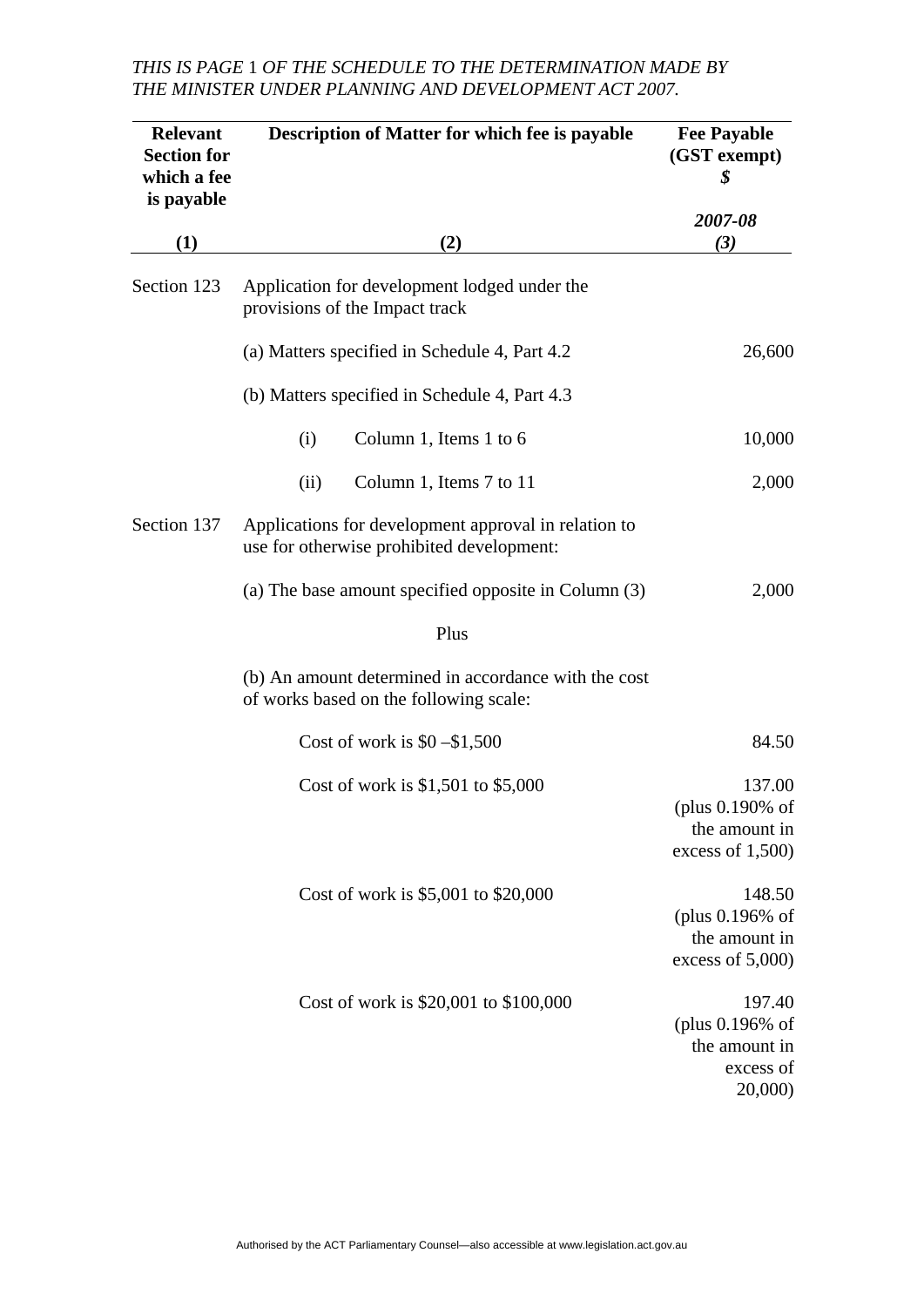# *THIS IS PAGE* 2 *OF THE SCHEDULE TO THE DETERMINATION MADE BY THE MINISTER UNDER THE PLANNING AND DEVELOPMENT ACT 2007.*

| <b>Relevant</b><br><b>Section for</b><br>which a fee<br>is payable<br>(1) | <b>Description of Matter for which fee is payable</b><br>(2) | <b>Fee Payable</b><br>(GST exempt)<br>\$<br>2007-08<br>(3)                   |
|---------------------------------------------------------------------------|--------------------------------------------------------------|------------------------------------------------------------------------------|
|                                                                           |                                                              |                                                                              |
|                                                                           | Cost of work is \$150,001 to \$250,000                       | 609.80<br>(plus $0.156%$ of<br>the amount in<br>excess of<br>150,000)        |
|                                                                           | Cost of work is \$250,001 to \$500,000                       | 863.10<br>(plus $0.156%$ of<br>the amount in<br>excess of<br>250,000)        |
|                                                                           | Cost of work is \$500,001 to \$1,000,000                     | 1,568.64<br>(plus $0.12\%$ of<br>the amount in<br>excess of<br>500,000)      |
|                                                                           | Cost of work is \$1,000,000 to \$10,000,000                  | 2,671.50<br>(plus 0.078% of<br>the amount in<br>excess of<br>1,000,000       |
|                                                                           | Cost of work is more than \$10,000,000                       | 14,996.20<br>(plus $0.052\%$ of<br>the amount in<br>excess of<br>10,000,000) |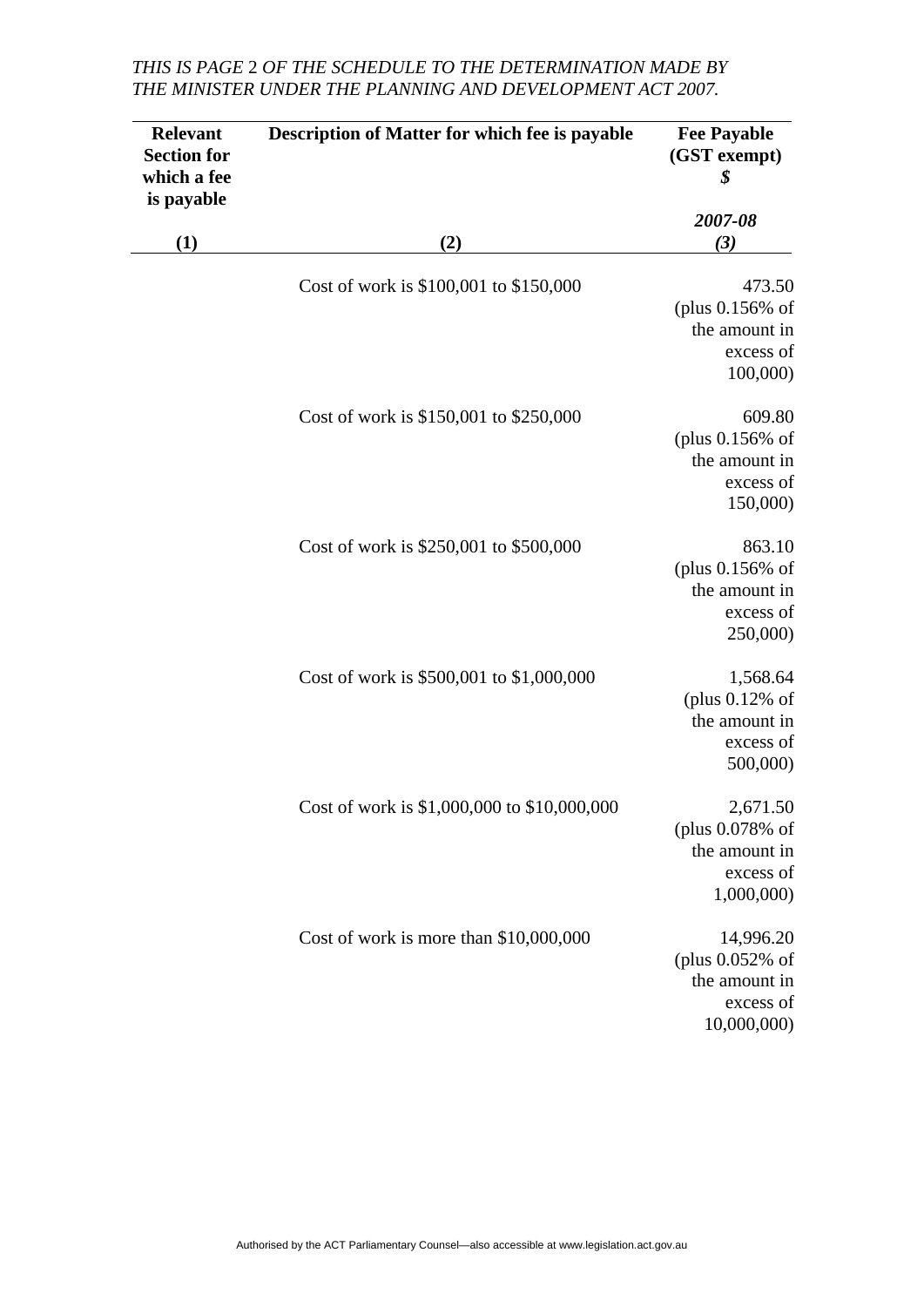# *THIS IS PAGE* 3 *OF THE SCHEDULE TO THE DETERMINATION MADE BY THE MINISTER UNDER THE PLANNING AND DEVELOPMENT ACT 2007.*

| <b>Relevant</b><br><b>Section for</b><br>which a fee<br>is payable | Description of Matter for which fee is payable                              | <b>Fee Payable</b><br>(GST exempt)<br>\$                                                     |
|--------------------------------------------------------------------|-----------------------------------------------------------------------------|----------------------------------------------------------------------------------------------|
| (1)                                                                |                                                                             | 2007-08<br>(3)                                                                               |
|                                                                    | (2)                                                                         |                                                                                              |
| Section 138                                                        | Provision of pre-application advice on development<br>proposals             | A pre-lodgement<br>meeting at which<br>pre-application<br>advice is<br>provided<br>No charge |
|                                                                    |                                                                             | In all other cases<br>900                                                                    |
| Section 141                                                        | Further information in relation to a development<br>application is required | Supplementary<br>information<br>required<br><b>Nil</b>                                       |
|                                                                    |                                                                             | Major deficiency<br>in application<br>Nil                                                    |
| Section 144                                                        | Amending development applications                                           | 25% of the<br>separately-<br>assessed DA fee                                                 |
| Section 146                                                        | Public notification of an amended development<br>application                | No charge                                                                                    |
| Section 148                                                        | Referral of a development application to a prescribed<br>entity             | No charge                                                                                    |
| Section 153                                                        | Public notice to adjoining premises                                         | 215                                                                                          |
| Section 155                                                        | Provide major public notification                                           | 830                                                                                          |
| & 185                                                              | Sections 184 Development approval ends                                      | 25% of the<br>separately-<br>assessed DA fee                                                 |